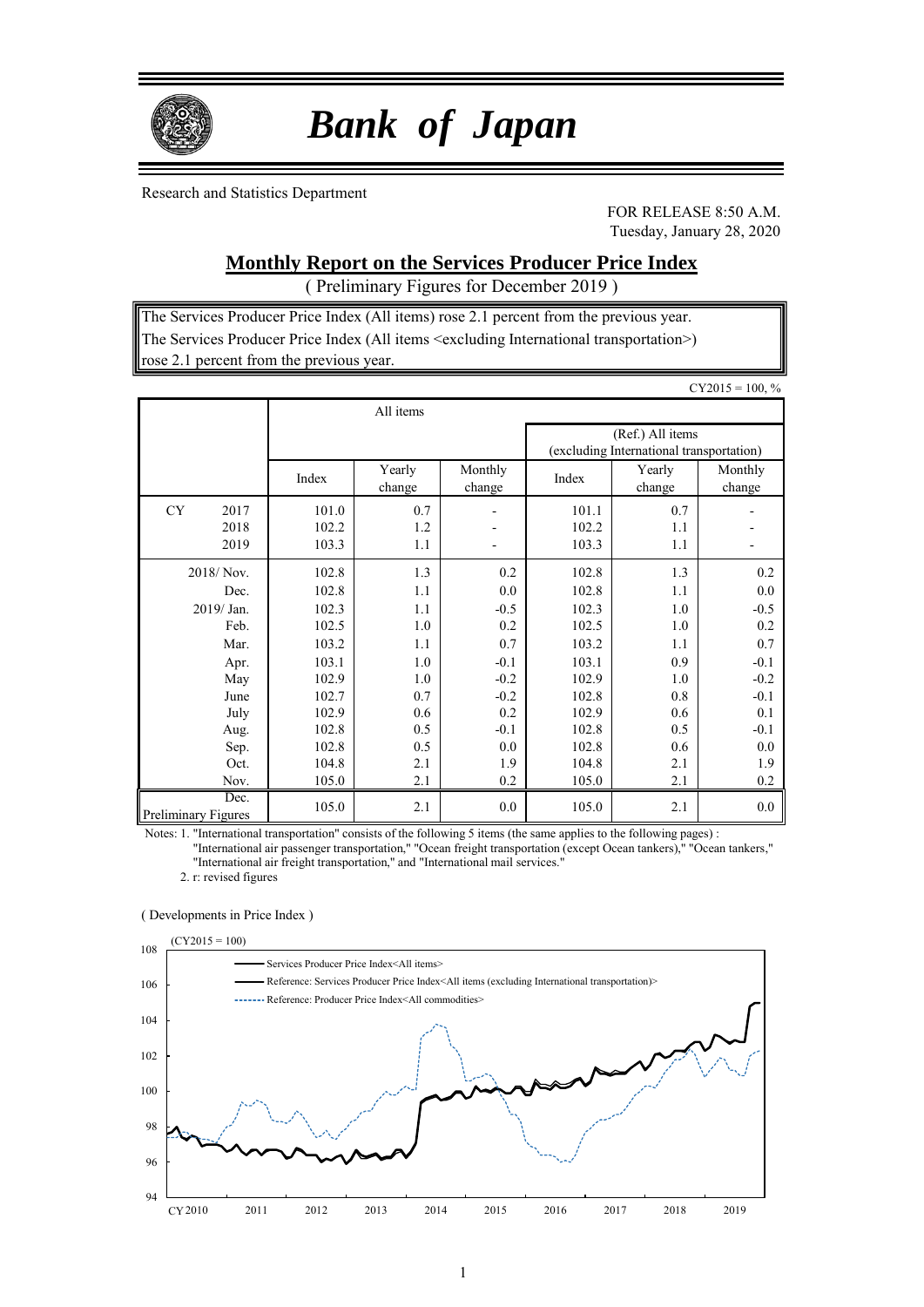(All items and the details contributing to the monthly differences of yearly changes in December)

|           | Monthly<br>difference of   | Yearly change $(\%)$ |      |  |
|-----------|----------------------------|----------------------|------|--|
|           | yearly changes<br>(%point) | Nov.                 | Dec. |  |
| All items | $_{\rm 0.0}$               | 2.                   |      |  |

### $\nabla$ Details contributing to the monthly differences of yearly changes in December

| Major groups · Subgroups |                                                                    | Monthly<br>differences of<br>contribution | Yearly change (%) |        | Items                                                      |  |
|--------------------------|--------------------------------------------------------------------|-------------------------------------------|-------------------|--------|------------------------------------------------------------|--|
|                          |                                                                    | to yearly changes<br>$(\%$ point)         | Nov.              | Dec.   |                                                            |  |
|                          | $+$ : Transportation and postal activities                         | 0.04                                      | 2.2               | 2.4    |                                                            |  |
|                          | $+$ : Ocean freight transportation                                 | 0.04                                      | $-1.6$            | 4.2    | Ocean freight transportation (except Ocean<br>$tankers)*$  |  |
|                          | $+$ : Information and communications                               | 0.02                                      | 1.6               | 1.7    |                                                            |  |
|                          | $+$ : Information processing and<br>information providing services | 0.01                                      | 2.2               | 2.3    | Entrusted computing services (except Cloud<br>application) |  |
|                          | $+$ : Internet based services                                      | 0.01                                      | 2.2               |        | 2.5 Web portals                                            |  |
|                          | $+$ : Finance and insurance                                        | 0.01                                      | 1.4               | 1.6    |                                                            |  |
|                          | +: Financial services (commission)                                 | 0.01                                      | 2.0               |        | 2.2 Commissions from securities services                   |  |
|                          | $-$ : Advertising services                                         | $-0.03$                                   | $-0.5$            | $-1.1$ |                                                            |  |
|                          | $-$ : Internet advertising                                         | $-0.05$                                   | $-0.1$            |        | -4.0 Internet advertising                                  |  |
|                          | $-$ : Magazine advertising                                         | $-0.02$                                   | 8.2               |        | -5.9 Magazine advertising                                  |  |
|                          | $+$ : Television advertising                                       | 0.03                                      | $-2.1$            |        | -0.7 Television advertising (spot advertising)             |  |
|                          | $-$ : Other services                                               | $-0.02$                                   | 2.7               | 2.6    |                                                            |  |
|                          | $-$ : Hotels                                                       | $-0.02$                                   | $-1.3$            |        | $-3.7$ Hotels                                              |  |
|                          | $-$ : Employment services                                          | $-0.01$                                   | 4.8               |        | 3.6 Employment services                                    |  |
|                          | -: Security services                                               | $-0.01$                                   | 4.8               | 4.5    | Security services (except Alarm monitoring<br>services)    |  |
|                          | Civil engineering and architectural<br>services                    | 0.01                                      | 4.3               | 4.8    | Civil engineering design services, Surface<br>surveying    |  |

## ▽Contribution of each Major group to the yearly change in December

| Major groups                                                                    | Contribution to<br>yearly change**<br>$(\%$ point) | Subgroups                                                                                                        |
|---------------------------------------------------------------------------------|----------------------------------------------------|------------------------------------------------------------------------------------------------------------------|
| All items                                                                       | 2.1                                                |                                                                                                                  |
| Other services                                                                  | 0.89                                               | Worker dispatching services, Civil engineering and architectural<br>services, Building maintenance               |
| Transportation and postal activities                                            | 0.38                                               | Road freight transportation, Railroad passenger transportation, Ocean<br>freight transportation                  |
| Information and communications                                                  | 0.38                                               | Software development, Information processing and information<br>providing services, Internet based services      |
| Real estate services                                                            | 0.30                                               | Office space rental, Other space rental, Real estate agency and<br>management services                           |
| Leasing and rental                                                              | 0.11                                               | Leasing, Rental                                                                                                  |
| Finance and insurance                                                           | 0.08                                               | Financial services (commission), Property and casualty insurance<br>services                                     |
| Advertising services<br>$\sim$ $\sim$ $\sim$ $\sim$ $\sim$ $\sim$ $\sim$ $\sim$ | $-0.05$                                            | Internet advertising, Newspaper advertising, Television advertising<br>$\sim$ $\sim$ $\sim$ $\sim$ $\sim$ $\sim$ |

Notes: 1. "Monthly differences of yearly changes" is obtained by subtracting yearly changes of previous month from those of present month.<br>2. \*: "International transportation."<br>3. \*\*: The figure of "All items" is yearly ch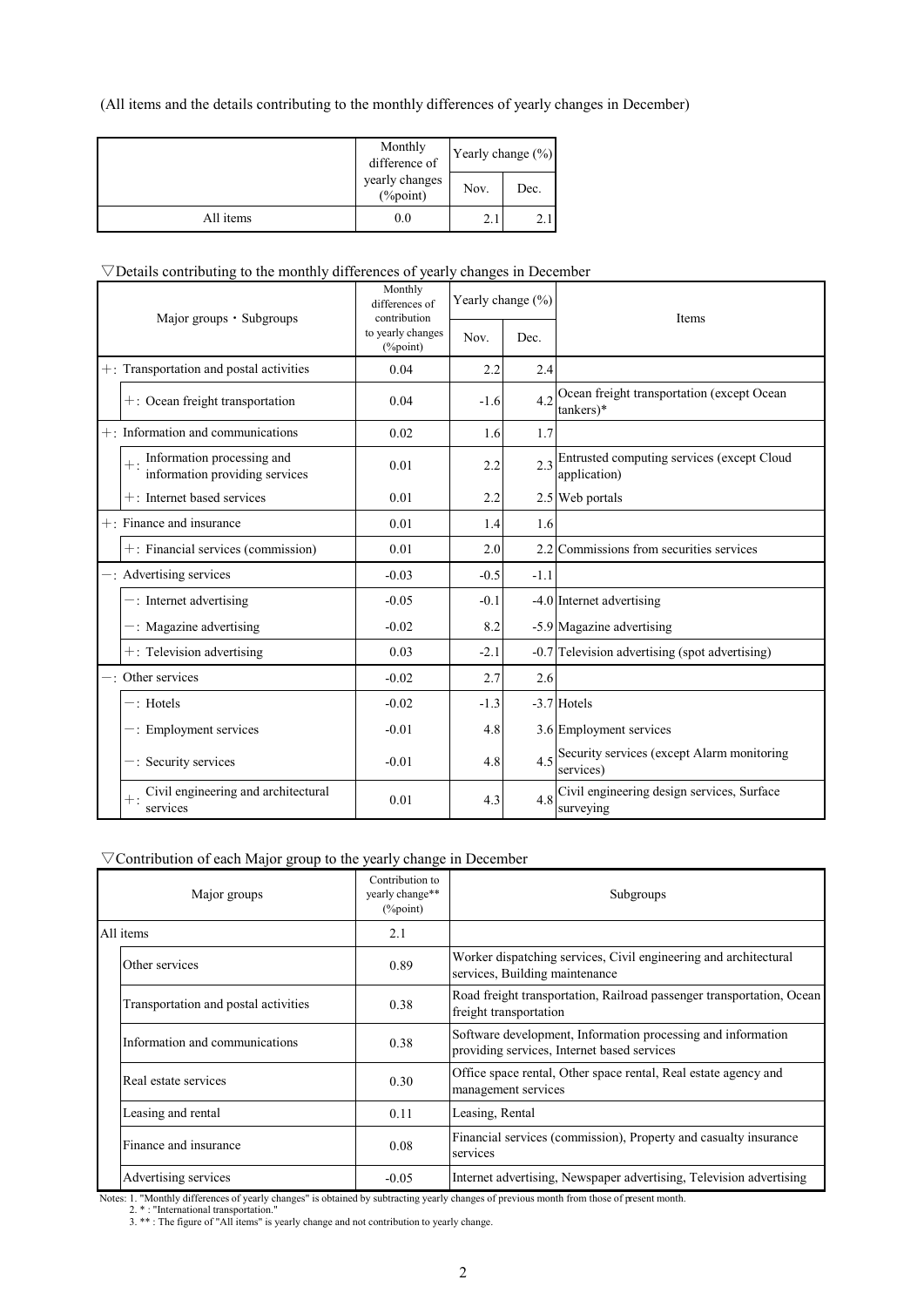## Services Producer Price Index ( Preliminary Figures for December 2019 )

| (Indexes of Major Groups and Subgroups)                                 |         |       |                   |                  |                     |                   | $CY2015 = 100, %$      |
|-------------------------------------------------------------------------|---------|-------|-------------------|------------------|---------------------|-------------------|------------------------|
|                                                                         | Weight  | Index | Previous<br>month | Yearly<br>change | Previous<br>month   | Monthly<br>change | Previous<br>month      |
| All items                                                               | 1,000.0 | 105.0 | 105.0             | 2.1              | 2.1                 | 0.0               | $0.2\,$                |
| Finance and insurance                                                   | 48.3    | 102.9 | 102.8             | 1.6              | 1.4                 | 0.1               | 0.0                    |
| Financial services (commission)                                         | 34.7    | 102.7 | 102.6             | 2.2              | 2.0                 | 0.1               | 0.0                    |
| Property and casualty insurance services                                | 13.6    | 103.4 | 103.3             | 0.0              | $-0.2$              | 0.1               | 0.0                    |
| Real estate services                                                    | 94.5    | 107.9 | r 107.1           | 3.2              | 3.2<br>$\mathbf{r}$ | 0.7               | $0.8\,$<br>$\mathbf r$ |
| Real estate agency and management services                              | 23.9    | 108.6 | r 108.3           | 3.1              | 2.8<br>$\mathbf{r}$ | 0.3               | $1.7\,$<br>$\mathbf r$ |
| Office space rental                                                     | 26.5    | 112.3 | r 111.9           | 4.9              | 4.6<br>$\mathbf r$  | 0.4               | 0.2<br>$\mathbf r$     |
| Other space rental                                                      | 44.1    | 104.9 | r 103.7           | 2.0              | 2.6<br>$\mathbf{r}$ | 1.2               | 0.9<br>$\mathbf r$     |
| Transportation and postal activities                                    | 158.0   | 106.4 | 105.9             | 2.4              | 2.2                 | 0.5               | $-0.4$                 |
| Railroad passenger transportation                                       | 19.8    | 102.9 | 101.9             | 2.7              | 2.7                 | 1.0               | $-1.0$                 |
| Road passenger transportation                                           | 9.7     | 103.3 | 105.0             | 2.2              | 2.0                 | $-1.6$            | $-0.1$                 |
| Water passenger transportation                                          | 0.3     | 103.1 | 103.1             | 3.2              | 3.2                 | 0.0               | 0.0                    |
| International air passenger transportation                              | 1.2     | 108.5 | 109.6             | $-0.1$           | $-0.3$              | $-1.0$            | $-2.5$                 |
| Domestic air passenger transportation                                   | 6.0     | 107.3 | 101.2             | 2.9              | 2.7                 | 6.0               | $0.0\,$                |
| Railroad freight transportation                                         | 0.9     | 109.0 | 109.3             | 7.3              | 6.9                 | $-0.3$            | $-0.1$                 |
| Road freight transportation                                             | 55.0    | 110.8 | 110.4             | 3.4              | 3.5                 | 0.4               | $-0.3$                 |
| Ocean freight transportation                                            | 7.6     | 110.3 | 106.9             | 4.2              | $-1.6$              | 3.2               | $-4.6$                 |
| Coastal and inland water freight transportation                         | 5.0     | 104.0 | r 104.0           | $-0.2$           | 0.0<br>$\mathbf{r}$ | 0.0               | $0.0\,$<br>$\mathbf r$ |
| Marine cargo handling                                                   | 7.4     | 100.9 | 100.9             | 0.7              | 0.7                 | 0.0               | $0.0\,$                |
| International air freight transportation                                | 1.0     | 72.9  | 77.8              | $-24.6$          | $-19.4$             | $-6.3$            | 2.4                    |
| Domestic air freight transportation                                     | 0.4     | 104.6 | 98.3              | $-1.2$           | $-2.6$              | 6.4               | $-1.7$                 |
| Warehousing and storage                                                 | 13.0    | 101.1 | 101.1             | 1.2              | 1.2                 | 0.0               | $0.0\,$                |
| Packing for freight                                                     | 6.3     | 103.0 | 103.0             | 2.6              | 2.6                 | 0.0               | 0.0                    |
| Toll roads                                                              | 10.6    | 103.9 | 103.9             | 2.3              | 2.3                 | 0.0               | 0.0                    |
| Services relating to water transport                                    | 0.4     | 100.5 | 100.5             | 0.0              | 0.0                 | 0.0               | 0.0                    |
| Airport & air traffic control and services relating<br>to air transport | 3.9     | 105.0 | 105.0             | 1.9              | 1.9                 | 0.0               | 0.0                    |
| Postal services and mail delivery                                       | 9.5     | 109.3 | 109.3             | 1.7              | 1.7                 | 0.0               | 0.0                    |
| Information and communications                                          | 228.3   | 102.7 | r 102.6           | 1.7              | 1.6<br>$\mathbf{r}$ | 0.1               | $-0.4$<br>$\mathbf r$  |
| Fixed telecommunications services                                       | 24.1    | 101.6 | 101.6             | 1.6              | 1.6                 | 0.0               | $0.0\,$                |
| Mobile telecommunications services                                      | 16.5    | 91.3  | $r$ 91.3          | $-6.3$           | $-6.3$<br>r         | 0.0               | $-3.8$<br>$\mathbf r$  |
| Access charges                                                          | 16.2    | 96.8  | 96.8              | $-1.0$           | $-1.0$              | 0.0               | 0.0                    |
| <b>Broadcasting services</b>                                            | 2.5     | 101.1 | 101.1             | 1.2              | 1.2                 | 0.0               | 0.0                    |
| Software development                                                    | 75.0    | 106.9 | r 106.9           | 3.1              | 3.0<br>$\mathbf{r}$ | 0.0               | 0.2<br>$\mathbf r$     |
| Information processing and information<br>providing services            | 54.1    | 102.2 | 101.9             | 2.3              | 2.2                 | 0.3               | 0.0                    |
| Internet based services                                                 | 19.6    | 103.5 | r 103.2           | 2.5              | 2.2<br>$\bf r$      | 0.3               | $-1.5$<br>$\mathbf r$  |
| Video picture information production                                    | 8.0     | 100.7 | 100.7             | $2.0\,$          | 2.0                 | 0.0               | 0.0                    |
| Newspapers                                                              | 4.5     | 104.8 | 104.8             | 3.4              | 3.4                 | 0.0               | 0.0                    |
| Publishing                                                              | 7.8     | 105.8 | 105.8             | 2.9              | 2.9                 | 0.0               | 0.0                    |

Note: r: revised figures (Continued on the following page)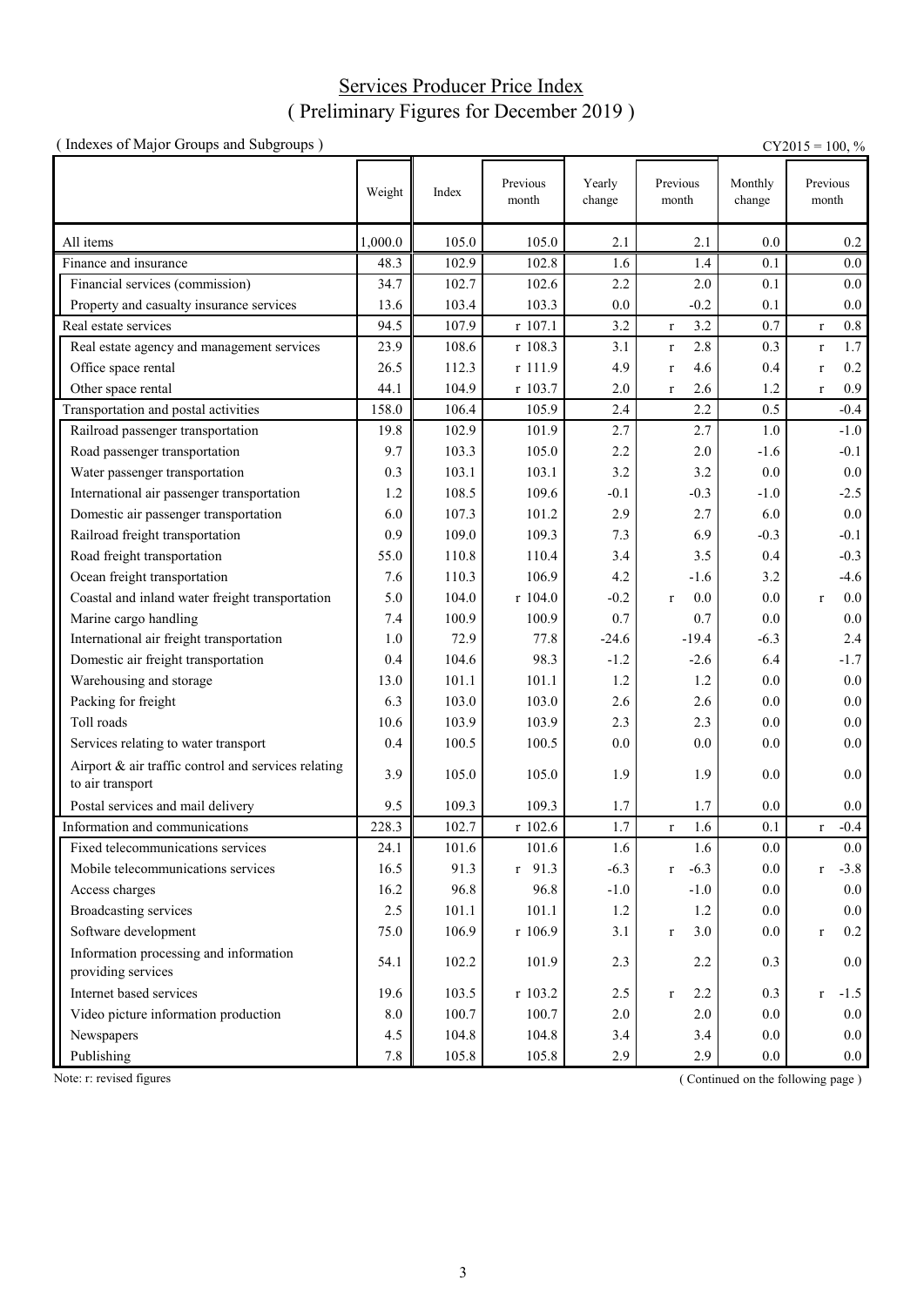|  |  | (Indexes of Major Groups and Subgroups) |  |
|--|--|-----------------------------------------|--|
|  |  |                                         |  |

(  $\text{CY2015} = 100, \%$ 

|                                                                                      | Weight | Index | Previous<br>month | Yearly<br>change | Previous<br>month      | Monthly<br>change | Previous<br>month      |
|--------------------------------------------------------------------------------------|--------|-------|-------------------|------------------|------------------------|-------------------|------------------------|
| Leasing and rental                                                                   | 79.2   | 100.7 | 101.0             | 1.4              | 1.5                    | $-0.3$            | 0.2                    |
| Leasing                                                                              | 54.3   | 100.7 | r 100.7           | 1.2              | 1.2<br>$\mathbf{r}$    | 0.0               | 0.1<br>$\mathbf{r}$    |
| Rental                                                                               | 24.9   | 100.8 | 101.5             | 1.8              | 1.9                    | $-0.7$            | 0.2                    |
| Advertising services                                                                 | 49.2   | 105.2 | 107.1             | $-1.1$           | $-0.5$                 | $-1.8$            | 4.2                    |
| Television advertising                                                               | 19.2   | 104.8 | 107.9             | $-0.7$           | $-2.1$                 | $-2.9$            | 12.3                   |
| Newspaper advertising                                                                | 4.1    | 101.6 | 101.1             | $-3.1$           | $-3.9$                 | 0.5               | $-4.8$                 |
| Magazine advertising                                                                 | 1.3    | 92.7  | r 102.8           | $-5.9$           | 8.2<br>$\mathbf{r}$    | $-9.8$            | 10.9<br>r              |
| Leaflet advertising                                                                  | 4.1    | 103.7 | 103.6             | 2.2              | 2.1                    | 0.1               | 0.0                    |
| Internet advertising                                                                 | 10.9   | 108.1 | 110.6             | $-4.0$           | $-0.1$                 | $-2.3$            | $-0.3$                 |
| Other advertising services                                                           | 9.6    | 106.8 | 106.2             | 1.8              | 1.8                    | 0.6               | $-0.3$                 |
| Other services                                                                       | 342.5  | 106.3 | 106.5             | 2.6              | 2.7                    | $-0.2$            | 0.1                    |
| Sewage disposal                                                                      | 9.0    | 101.9 | 101.4             | 1.9              | 1.4                    | 0.5               | 0.9                    |
| Waste disposal                                                                       | 17.9   | 105.8 | 105.8             | 2.8              | 2.8                    | 0.0               | 0.0                    |
| Motor vehicle repair and maintenance                                                 | 23.3   | 102.5 | 102.5             | 1.9              | 1.9                    | 0.0               | 0.0                    |
| Machinery repair and maintenance                                                     | 42.9   | 103.6 | 103.6             | 1.6              | 1.6                    | 0.0               | 0.0                    |
| Legal and accounting services                                                        | 38.1   | 99.9  | 99.9              | 1.8              | 1.8                    | 0.0               | 0.0                    |
| Other professional services                                                          | 3.3    | 104.3 | 104.3             | 2.1              | 2.1                    | 0.0               | 0.0                    |
| Civil engineering and architectural services                                         | 29.8   | 117.8 | r 117.9           | 4.8              | 4.3<br>$\mathbf{r}$    | $-0.1$            | $-0.8$<br>$\mathbf{r}$ |
| Commodity inspection, non-destructive testing<br>and surveyor certification services | 6.6    | 104.0 | 104.0             | 2.4              | 2.5                    | 0.0               | 0.0                    |
| Other technical services                                                             | 19.8   | 102.7 | 102.7             | 1.2              | 1.2                    | 0.0               | 0.0                    |
| <b>Employment services</b>                                                           | 5.6    | 111.3 | r 111.1           | 3.6              | 4.8<br>$\mathbf{r}$    | 0.2               | 0.4<br>$\mathbf{r}$    |
| Worker dispatching services                                                          | 41.1   | 111.6 | 111.3             | 3.9              | 3.7                    | 0.3               | 0.4                    |
| Training and development services                                                    | 4.2    | 103.7 | 103.7             | 2.1              | 3.0                    | 0.0               | 0.0                    |
| Health and hygiene                                                                   | 6.9    | 104.1 | 104.1             | 3.8              | 3.8                    | 0.0               | 0.0                    |
| Building maintenance                                                                 | 49.0   | 104.8 | 104.8             | 2.6              | 2.6                    | 0.0               | 0.0                    |
| Security services                                                                    | 16.9   | 116.2 | 116.2             | 4.5              | 4.8                    | 0.0               | 0.0                    |
| Call centers                                                                         | 4.0    | 105.6 | 105.6             | 3.5              | 3.5                    | 0.0               | 0.0                    |
| Hotels                                                                               | 10.0   | 102.8 | r 110.1           | $-3.7$           | $-1.3$<br>$\mathbf{r}$ | $-6.6$            | 1.9<br>$\mathbf{r}$    |
| Meal supply services                                                                 | 6.2    | 104.1 | 104.1             | 2.0              | 2.1                    | 0.0               | 0.0                    |
| Laundry services                                                                     | 7.9    | 103.6 | 103.6             | 2.4              | 2.8                    | 0.0               | 0.0                    |

Note: r: revised figures

## ( References and Reference Indexes )  $CY2015 = 100, %$

|                                                                                  | Weight | Index | Previous<br>month | Yearly<br>change | Previous<br>month | Monthly<br>change | Previous<br>month |
|----------------------------------------------------------------------------------|--------|-------|-------------------|------------------|-------------------|-------------------|-------------------|
| All items (excluding International transportation)                               | 989.5  | 105.0 | 105.0             | 2.1              | 2.1               | $0.0\,$           | 0.2               |
| Transportation and postal activities<br>(excluding International transportation) | 147.5  | 106.4 | 106.0             | 2.5              | 2.5               | $0.4\,$           | $-0.2$            |
| International transportation                                                     | 10.5   | 106.2 | 104.3             | 1.0              | $-2.8$            | 1.8               | $-3.6$            |
| Intellectual properties licensing (export)                                       |        | 91.9  | 91.6              | $-2.4$           | $-3.5$            | 0.3               | 1.1               |
| Intellectual properties licensing (import)                                       |        | 86.5  | 86.4              | $-3.5$           | $-3.7$            | 0.1               | 0.3               |

Note: r: revised figures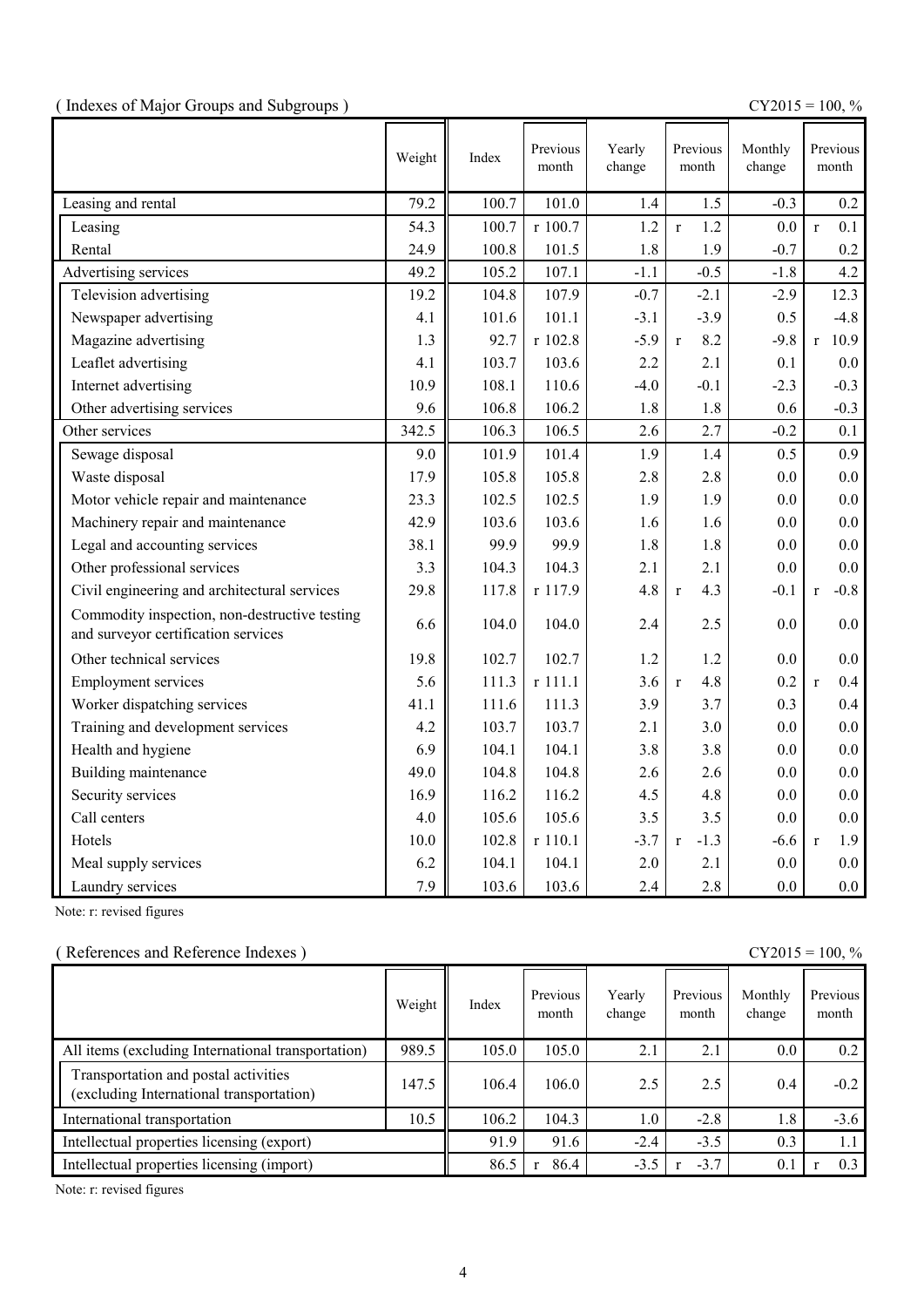# Indexes of Major Groups (Time-Series Data)

|    |                   |                 |                  |                       |                    |                      |                    |                                         | $CY2015 = 100, %$  |
|----|-------------------|-----------------|------------------|-----------------------|--------------------|----------------------|--------------------|-----------------------------------------|--------------------|
|    |                   | All items       |                  | Finance and insurance |                    | Real estate services |                    | Transportation and postal<br>activities |                    |
|    |                   |                 | Yearly           |                       | Yearly             |                      | Yearly             |                                         | Yearly             |
|    | Weight            | 1,000.0         | change           | 48.3                  | change             | 94.5                 | change             | 158.0                                   | change             |
|    |                   |                 |                  |                       |                    |                      |                    |                                         |                    |
| CY | 2017              | 101.0           | 0.7              | 101.1                 | 0.4                | 102.4                | 1.4                | 100.2                                   | 1.4                |
|    | 2018              | 102.2           | 1.2              | 101.2                 | 0.1                | 103.6                | 1.2                | 102.7                                   | 2.5                |
|    | 2019              | 103.3           | 1.1              | 101.7                 | 0.5                | 105.0                | $1.4$              | 104.4<br>99.0                           | 1.7                |
| FY | 2016              | 100.4           | 0.3<br>0.9       | 100.8                 | 0.6                | 101.3                | 1.0<br>1.4         |                                         | $-0.7$<br>1.6      |
|    | 2017<br>2018      | 101.3<br>102.4  | 1.1              | 101.1<br>101.2        | 0.3<br>0.1         | 102.7<br>103.8       | 1.1                | 100.6<br>103.2                          | 2.6                |
|    | $\frac{2019}{21}$ | 102.7           | 1.1              | 101.3                 | 0.2                | 103.9                | $\overline{0.7}$   | 103.3                                   | 2.1                |
|    | Q2                | 102.9           | 0.9              | 101.2                 | 0.2                | 104.5                | 1.2                | 103.7                                   | $1.4$              |
|    | Q <sub>3</sub>    | 102.8           | 0.5              | 101.3                 | 0.1                | 104.5                | 0.6                | 104.5                                   | $1.0\,$            |
|    | O <sub>4</sub>    | 104.9           | 2.1              | 102.8                 | 1.4                | 107.1                | 3.0                | 106.2                                   | 2.3                |
|    | 2018/Nov.         | 102.8           | 1.3              | 101.4                 | 0.4                | 103.8                | 0.9                | 103.6                                   | 2.8                |
|    | Dec.              | 102.8           | 1.1              | 101.3                 | 0.2                | 104.6                | 0.9                | 103.9                                   | 2.3                |
|    | 2019/Jan.         | 102.3           | 1.1              | 101.3                 | 0.1                | 103.9                | 0.5                | 103.0                                   | $2.0\,$            |
|    | Feb.              | 102.5           | $1.0\,$          | 101.3                 | 0.2                | 103.4                | 0.6                | 103.1                                   | 2.2                |
|    | Mar.              | 103.2           | 1.1              | 101.2                 | 0.2                | 104.4                | 0.9                | 103.8                                   | 2.2                |
|    | Apr.              | 103.1           | 1.0              | 101.2                 | 0.2                | 104.5                | 1.2                | 103.9                                   | 1.9                |
|    | May               | 102.9           | 1.0              | 101.2                 | 0.1                | 104.6                | 1.3                | 103.7                                   | $1.3$              |
|    | June              | 102.7           | 0.7              | 101.2                 | 0.2                | 104.5                | 1.2                | 103.5                                   | $1.1\,$            |
|    | July              | 102.9           | 0.6              | 101.3                 | 0.1                | 104.7                | 0.8                | 104.4                                   | $1.0\,$            |
|    | Aug.              | 102.8           | 0.5              | 101.3                 | 0.1                | 104.5                | 0.4                | 104.9                                   | $\rm 0.8$          |
|    | Sep.              | 102.8           | 0.5              | 101.3                 | 0.0                | 104.2                | 0.6                | 104.1                                   | 1.0                |
|    | Oct.              | 104.8           | 2.1              | 102.8                 | 1.4                | 106.2                | 2.5                | 106.3                                   | 2.2                |
|    | Nov.              | 105.0           | 2.1              | 102.8                 | 1.4                | 107.1                | 3.2                | 105.9                                   | 2.2                |
|    | Dec.              | 105.0           | 2.1              | 102.9                 | 1.6                | 107.9                | 3.2                | 106.4                                   | $2.4\,$            |
|    |                   |                 |                  |                       |                    |                      |                    |                                         |                    |
|    |                   | Information and |                  |                       |                    |                      |                    | Other services                          |                    |
|    |                   | communications  |                  | Leasing and rental    |                    | Advertising services |                    |                                         |                    |
|    |                   |                 | Yearly<br>change |                       | Yearly<br>change   |                      | Yearly<br>change   |                                         | Yearly<br>change   |
|    | Weight            | 228.3           |                  | 79.2                  |                    | 49.2                 |                    | 342.5                                   |                    |
| CY | 2017              | 100.2           | 0.1              | 99.1                  | $-0.4$             | 101.9                | 0.9                | 101.9                                   | 1.1                |
|    | 2018              | 100.9           | 0.7              | 99.2                  | 0.1                | 102.9                | 1.0                | 103.0                                   | $1.1\,$            |
|    | 2019              | 101.4           | 0.5              | 99.6                  | 0.4                | 103.5                | 0.6                | 104.8                                   | 1.7                |
| FY | 2016              | 100.2           | 0.3              | 99.4                  | $-0.7$             | 101.5                | 1.5                | 101.0                                   | 0.8                |
|    | 2017              | 100.3           | 0.1              | 99.1                  | $-0.3$             | 102.4                | 0.9                | 102.1                                   | 1.1                |
|    | 2018              | $101.0\,$       | $0.7\,$          | 99.2                  | 0.1                | 103.4                | $1.0\,$            | 103.4                                   | 1.3                |
|    | 2019/Q1           | 100.9           | 0.4              | 99.3                  | 0.1                | 105.8                | $1.8\,$            | 103.8                                   | 1.5                |
|    | Q2                | 101.0           | $-0.1$           | 99.4                  | 0.4                | 103.2                | 1.5                | 104.4                                   | $1.3\,$            |
|    | Q <sub>3</sub>    | 101.0           | $-0.2$           | 98.9                  | $-0.2$             | 99.7                 | $-0.3$             | 104.4                                   | $1.2\,$            |
|    | Q4                | 102.8           | 1.8              | 100.8                 | 1.4                | 105.0                | $-1.0$             | 106.4                                   | $2.7\,$            |
|    | 2018/Nov.         | 101.0           | 0.7              | 99.5                  | 0.4                | 107.6                | 3.0                | 103.7                                   | $1.4\,$            |
|    | Dec.              | 101.0           | $\rm 0.8$        | 99.3                  | $0.2\,$            | 106.4                | $0.1\,$            | 103.6                                   | $1.4\,$            |
|    | 2019/Jan.<br>Feb. | 100.7<br>100.9  | 0.3<br>0.3       | 99.2<br>99.5          | $0.2\,$<br>$-0.1$  | 102.8<br>102.4       | $3.0\,$<br>$0.5\,$ | 103.4<br>103.8                          | $1.5\,$<br>$1.5\,$ |
|    | Mar.              | 101.0           | $0.5\,$          | 99.2                  | $0.2\,$            | 112.3                | 2.1                | 104.1                                   | $1.5\,$            |
|    | Apr.              | 100.9           | $-0.2$           | 99.4                  | $0.4\,$            | 105.9                | $2.2\,$            | 104.5                                   | $1.4\,$            |
|    | May               | 101.1           | 0.1              | 99.6                  | $0.5\,$            | 101.5                | 1.8                | 104.5                                   | $1.5\,$            |
|    | June              | 100.9           | $-0.2$           | 99.2                  | $0.3\,$            | 102.3                | 0.6                | 104.2                                   | 1.1                |
|    | July              | 100.9           | $-0.2$           | 99.0                  | $-0.2$             | 101.3                | 0.4                | 104.3                                   | $1.1\,$            |
|    | Aug.              | 101.0           | $-0.3$           | 98.8                  | $-0.3$             | 97.1                 | $-0.1$             | 104.6                                   | $1.3\,$            |
|    | Sep.              | 101.0           | $-0.2$           | 99.0                  | $0.0\,$            | 100.7                | $-1.1$             | 104.4                                   | $1.2\,$            |
|    | Oct.              | 103.0           | $2.0\,$          | 100.8                 | $1.3\,$            | 102.8                | $-1.3$             | 106.4                                   | $2.8\,$            |
|    | Nov.<br>Dec.      | 102.6<br>102.7  | 1.6<br>1.7       | 101.0<br>100.7        | $1.5\,$<br>$1.4\,$ | 107.1<br>105.2       | $-0.5$<br>$-1.1$   | 106.5<br>106.3                          | 2.7<br>2.6         |

Note: "Q1" = January to March, "Q2" = April to June, "Q3" = July to September, and "Q4" = October to December

The next monthly report will be released on Tuesday, February 25, 2020.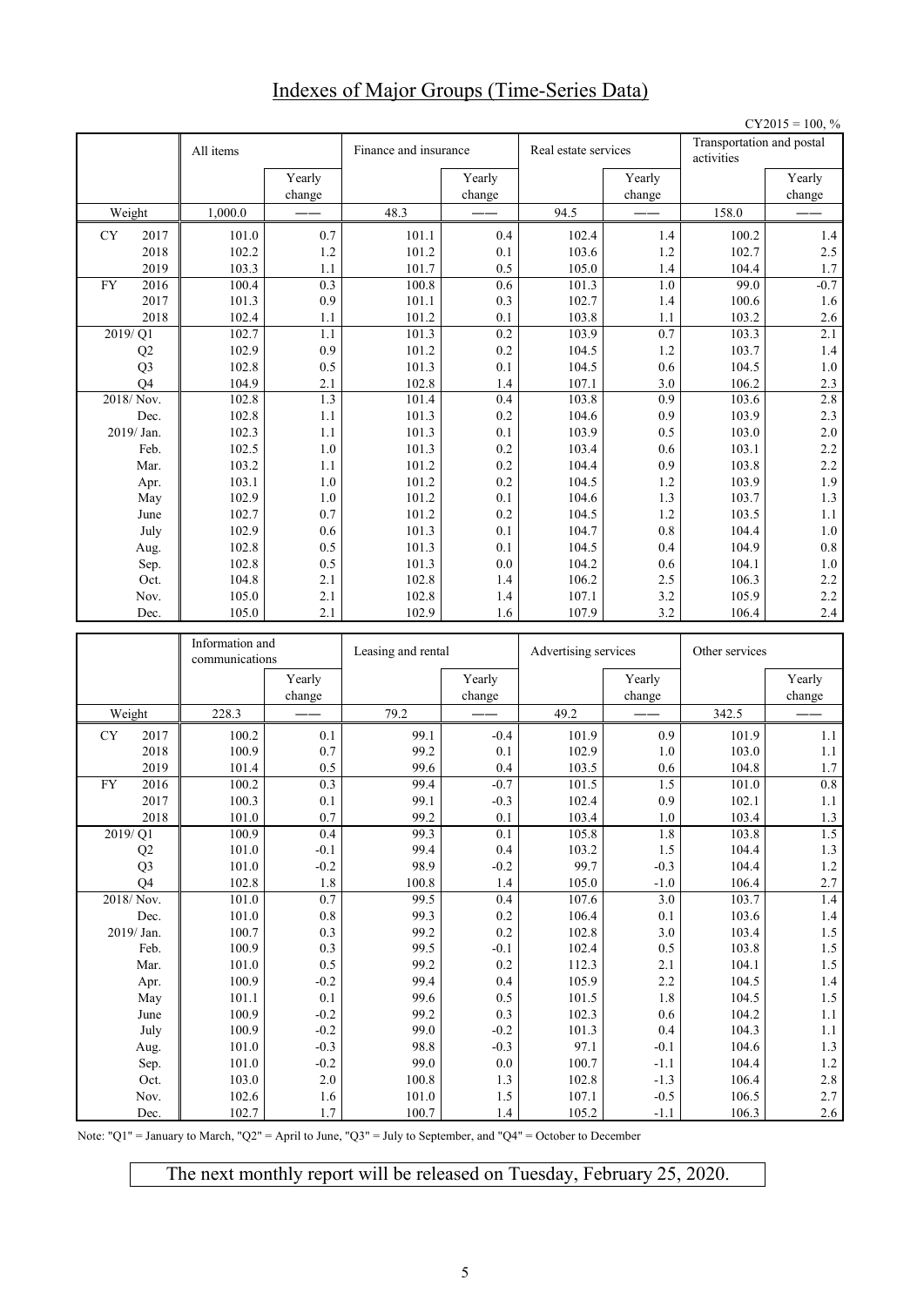# Appendix

# Services Producer Price Index ( Preliminary Figures for CY2019 )

| (Indexes of Major Groups and Subgroups)                                 |            |       |                  | $CY2015 = 100, \%$ |
|-------------------------------------------------------------------------|------------|-------|------------------|--------------------|
|                                                                         | Weight     | Index | Yearly<br>change | CY2018             |
| All items                                                               | 1,000.0    | 103.3 | 1.1              | 1.2                |
| Finance and insurance                                                   | 48.3       | 101.7 | 0.5              | 0.1                |
| Financial services (commission)                                         | 34.7       | 101.1 | 0.8              | $-0.1$             |
| Property and casualty insurance services                                | 13.6       | 103.0 | $-0.3$           | 0.4                |
| Real estate services                                                    | 94.5       | 105.0 | 1.4              | 1.2                |
| Real estate agency and management services                              | 23.9       | 106.1 | 0.2              | 1.9                |
| Office space rental                                                     | 26.5       | 109.4 | 3.3              | 1.7                |
| Other space rental                                                      | 44.1       | 101.8 | 0.8              | 0.4                |
| Transportation and postal activities                                    | 158.0      | 104.4 | 1.7              | 2.5                |
| Railroad passenger transportation                                       | 19.8       | 100.6 | 0.7              | $-0.1$             |
| Road passenger transportation                                           | 9.7        | 102.7 | 0.7              | 0.3                |
| Water passenger transportation                                          | 0.3        | 100.4 | 1.7              | 1.0                |
| International air passenger transportation                              | 1.2        | 112.0 | 3.1              | 7.5                |
| Domestic air passenger transportation                                   | 6.0        | 102.3 | 1.3              | 0.1                |
| Railroad freight transportation                                         | 0.9        | 106.1 | 5.9              | 0.3                |
| Road freight transportation                                             | 55.0       | 108.5 | 3.2              | 4.0                |
| Ocean freight transportation                                            | 7.6        | 103.0 | 1.8              | 12.6               |
| Coastal and inland water freight transportation                         | 5.0        | 103.7 | 1.5              | 6.1                |
| Marine cargo handling                                                   | 7.4        | 100.5 | 0.4              | 0.1                |
| International air freight transportation                                | 1.0        | 82.1  | $-11.2$          | 12.7               |
| Domestic air freight transportation                                     | 0.4        | 100.4 | $-0.6$           | 0.9                |
| Warehousing and storage                                                 | 13.0       | 100.2 | 0.3              | 0.1                |
| Packing for freight                                                     | 6.3        | 101.5 | 1.1              | 0.2                |
| Toll roads                                                              | 10.6       | 102.4 | 0.8              | $-0.1$             |
| Services relating to water transport                                    | 0.4        | 100.5 | 0.0              | 0.1                |
| Airport & air traffic control and services<br>relating to air transport | 3.9        | 103.8 | 1.4              | $1.8\,$            |
| Postal services and mail delivery                                       | 9.5        | 108.0 | 0.7              | 2.4                |
| Information and communications                                          | 228.3      | 101.4 | 0.5              | 0.7                |
| Fixed telecommunications services                                       | 24.1       | 100.3 | 0.3              | 0.0                |
| Mobile telecommunications services                                      | 16.5       | 93.0  | $-4.5$           | $-0.4$             |
| Access charges                                                          | 16.2       | 96.3  | $-0.7$           | 2.1                |
| <b>Broadcasting services</b>                                            | 2.5        | 99.9  | 0.0              | $-0.1$             |
| Software development                                                    | 75.0       | 104.9 | 1.1              | 1.3                |
| Information processing and information<br>providing services            | 54.1       | 100.5 | 0.6              | 0.2                |
| Internet based services                                                 | 19.6       | 102.5 | 2.0              | 0.8                |
| Video picture information production                                    | $\ \, 8.0$ | 99.3  | 0.1              | $-0.5$             |
| Newspapers                                                              | 4.5        | 103.3 | 2.1              | 1.1                |
| Publishing                                                              | $7.8\,$    | 104.1 | 1.4              | $0.6\,$            |

( Continued on the following page )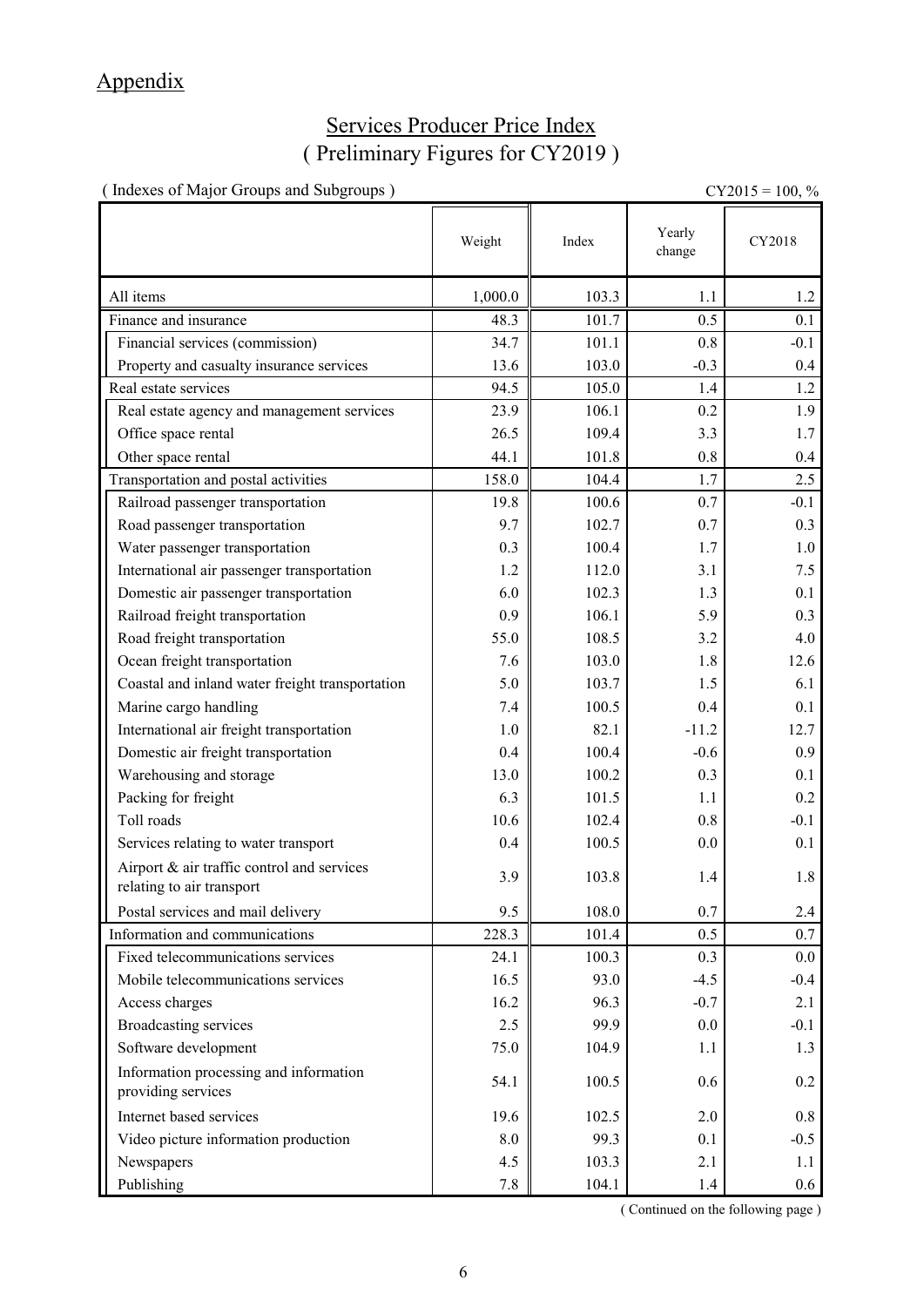|  |  | (Indexes of Major Groups and Subgroups) |  |
|--|--|-----------------------------------------|--|
|  |  |                                         |  |

 $CY2015 = 100, \%$ 

|                                                                                      | Weight | Index | Yearly<br>change | CY2018  |
|--------------------------------------------------------------------------------------|--------|-------|------------------|---------|
| Leasing and rental                                                                   | 79.2   | 99.6  | 0.4              | 0.1     |
| Leasing                                                                              | 54.3   | 99.6  | 0.6              | 0.0     |
| Rental                                                                               | 24.9   | 99.6  | 0.0              | 0.3     |
| Advertising services                                                                 | 49.2   | 103.5 | $0.6^{\circ}$    | 1.0     |
| Television advertising                                                               | 19.2   | 99.3  | $-2.0$           | $-1.7$  |
| Newspaper advertising                                                                | 4.1    | 100.6 | 1.3              | 3.2     |
| Magazine advertising                                                                 | 1.3    | 94.4  | $-2.7$           | 0.9     |
| Leaflet advertising                                                                  | 4.1    | 102.1 | 0.7              | 0.8     |
| Internet advertising                                                                 | 10.9   | 111.9 | 3.8              | 5.4     |
| Other advertising services                                                           | 9.6    | 105.3 | 1.6              | 0.4     |
| Other services                                                                       | 342.5  | 104.8 | 1.7              | 1.1     |
| Sewage disposal                                                                      | 9.0    | 100.3 | 0.3              | 0.0     |
| Waste disposal                                                                       | 17.9   | 104.3 | 1.7              | 0.6     |
| Motor vehicle repair and maintenance                                                 | 23.3   | 101.2 | 0.6              | 0.2     |
| Machinery repair and maintenance                                                     | 42.9   | 102.3 | 1.1              | 0.2     |
| Legal and accounting services                                                        | 38.1   | 98.6  | 0.1              | $-0.9$  |
| Other professional services                                                          | 3.3    | 102.9 | 0.5              | $-0.3$  |
| Civil engineering and architectural services                                         | 29.8   | 115.1 | 3.4              | 3.5     |
| Commodity inspection, non-destructive testing<br>and surveyor certification services | 6.6    | 102.4 | 1.2              | 0.5     |
| Other technical services                                                             | 19.8   | 101.9 | 1.2              | 0.8     |
| <b>Employment services</b>                                                           | 5.6    | 108.1 | 2.7              | 1.9     |
| Worker dispatching services                                                          | 41.1   | 109.2 | 3.0              | 2.8     |
| Training and development services                                                    | 4.2    | 102.0 | 1.2              | 0.1     |
| Health and hygiene                                                                   | 6.9    | 102.5 | 2.2              | $0.0\,$ |
| Building maintenance                                                                 | 49.0   | 103.1 | 1.5              | 1.5     |
| Security services                                                                    | 16.9   | 113.8 | 4.0              | 3.7     |
| Call centers                                                                         | 4.0    | 103.7 | 1.8              | 0.2     |
| Hotels                                                                               | 10.0   | 107.9 | $-0.3$           | 0.7     |
| Meal supply services                                                                 | 6.2    | 102.7 | 0.8              | 0.5     |
| Laundry services                                                                     | 7.9    | 101.9 | 1.2              | 0.3     |

| (References and Reference Indexes)                                               |        |        |                  | $CY2015 = 100, %$ |
|----------------------------------------------------------------------------------|--------|--------|------------------|-------------------|
|                                                                                  | Weight | Index  | Yearly<br>change | CY2018            |
| All items (excluding International transportation)                               | 989.5  | 103.3  | 1.1              |                   |
| Transportation and postal activities<br>(excluding International transportation) | 147.5  | 104.6  | 1.8              | 1.9               |
| International transportation                                                     | 10.5   | 102.1  | 0.6              | 11.1              |
| Intellectual properties licensing (export)                                       | 92.0   | $-1.8$ | 1.1              |                   |
| Intellectual properties licensing (import)                                       | 87.8   | $-3.4$ | $-2.7$           |                   |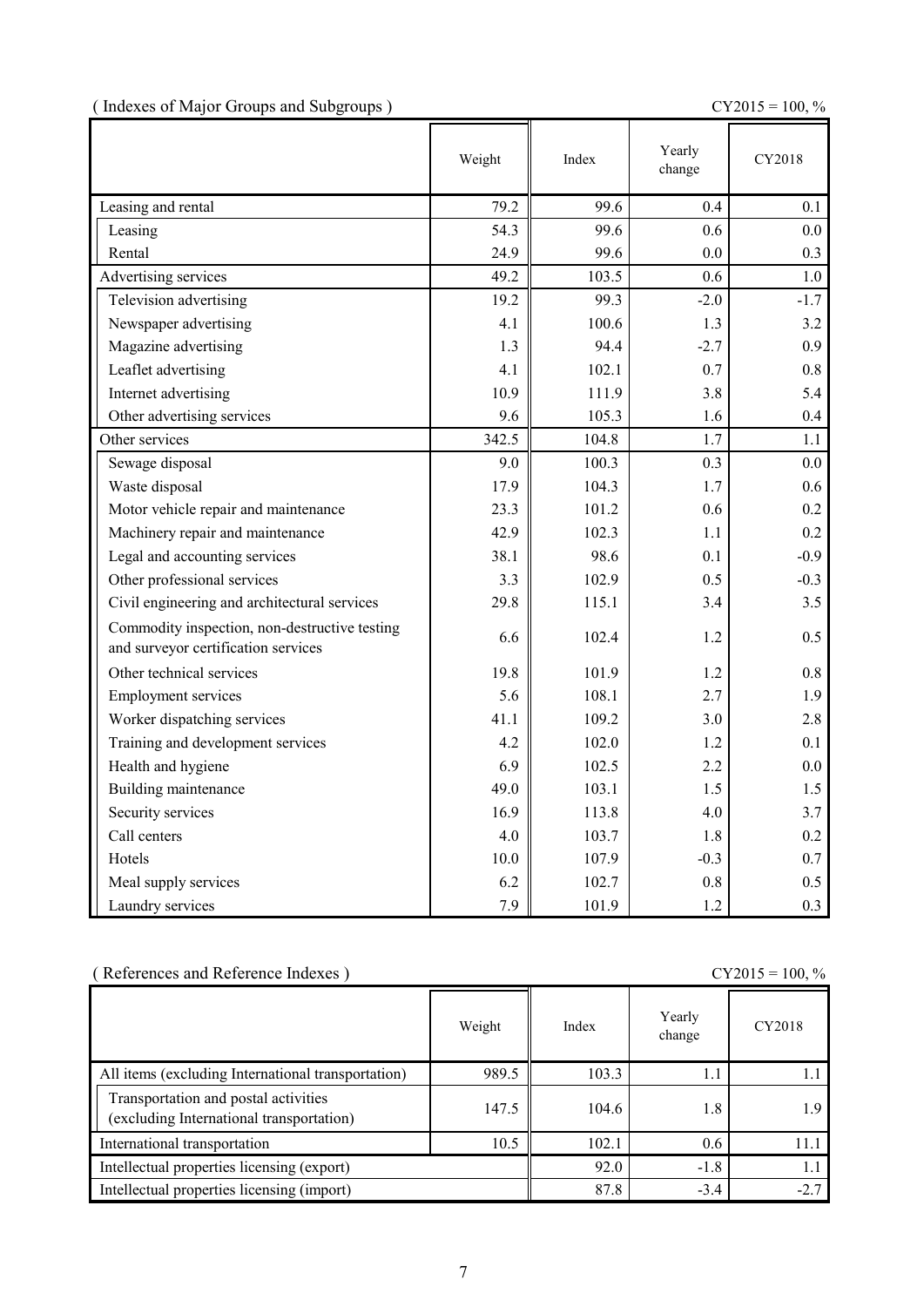# (Special Table) Services Producer Price Index excluding Consumption Tax

 $CY2015 = 100, %$ 

|                             | All items |                  |                                  |                       |                                          |                                  |  |
|-----------------------------|-----------|------------------|----------------------------------|-----------------------|------------------------------------------|----------------------------------|--|
|                             |           |                  |                                  | (Ref.) All items      |                                          |                                  |  |
|                             |           |                  |                                  |                       | (excluding International transportation) |                                  |  |
|                             | Index     | Yearly<br>change | Monthly<br>(Quarterly)<br>change | Index                 | Yearly<br>change                         | Monthly<br>(Quarterly)<br>change |  |
| 2018/Q3                     | 102.3     | 1.3              | 0.3                              | 102.3                 | 1.2                                      | 0.3                              |  |
| Q4                          | 102.7     | 1.2              | 0.4                              | 102.7                 | 1.2                                      | 0.4                              |  |
| 2019/Q1                     | 102.7     | 1.1              | 0.0                              | 102.7                 | 1.1                                      | 0.0                              |  |
| Q2                          | 102.9     | 0.9              | 0.2                              | 102.9                 | 0.9                                      | 0.2                              |  |
| Q <sub>3</sub>              | 102.8     | 0.5              | $-0.1$                           | 102.8                 | 0.5                                      | $-0.1$                           |  |
| Q4                          | 103.1     | 0.4              | 0.3                              | 103.0                 | 0.3                                      | 0.2                              |  |
| 2018/Nov.                   | 102.8     | 1.3              | 0.2                              | 102.8                 | 1.3                                      | 0.2                              |  |
| Dec.                        | 102.8     | 1.1              | 0.0                              | 102.8                 | 1.1                                      | 0.0                              |  |
| 2019/ Jan.                  | 102.3     | 1.1              | $-0.5$                           | 102.3                 | 1.0                                      | $-0.5$                           |  |
| Feb.                        | 102.5     | 1.0              | 0.2                              | 102.5                 | 1.0                                      | 0.2                              |  |
| Mar.                        | 103.2     | 1.1              | 0.7                              | 103.2                 | 1.1                                      | 0.7                              |  |
| Apr.                        | 103.1     | 1.0              | $-0.1$                           | 103.1                 | 0.9                                      | $-0.1$                           |  |
| May                         | 102.9     | 1.0              | $-0.2$                           | 102.9                 | 1.0                                      | $-0.2$                           |  |
| June                        | 102.7     | 0.7              | $-0.2$                           | 102.8                 | 0.8                                      | $-0.1$                           |  |
| July                        | 102.9     | 0.6              | 0.2                              | 102.9                 | 0.6                                      | 0.1                              |  |
| Aug.                        | 102.8     | 0.5              | $-0.1$                           | 102.8                 | 0.5                                      | $-0.1$                           |  |
| Sep.                        | 102.8     | 0.5              | 0.0                              | 102.8                 | 0.6                                      | 0.0                              |  |
| Oct.                        | 103.0     | 0.4              | 0.2                              | 102.9                 | 0.3                                      | 0.1                              |  |
| Nov.                        | 103.2     | 0.4              | 0.2                              | 103.1<br>$\mathbf{r}$ | 0.3<br>$\mathbf{r}$                      | 0.2<br>$\mathbf r$               |  |
| Dec.<br>Preliminary Figures | 103.2     | 0.4              | 0.0                              | 103.1                 | 0.3                                      | 0.0                              |  |

Notes: 1. "Q1" = January to March, "Q2" = April to June, "Q3" = July to September, and "Q4" = October to December  $2.$  r: revised figures

### ( Developments in Price Index )

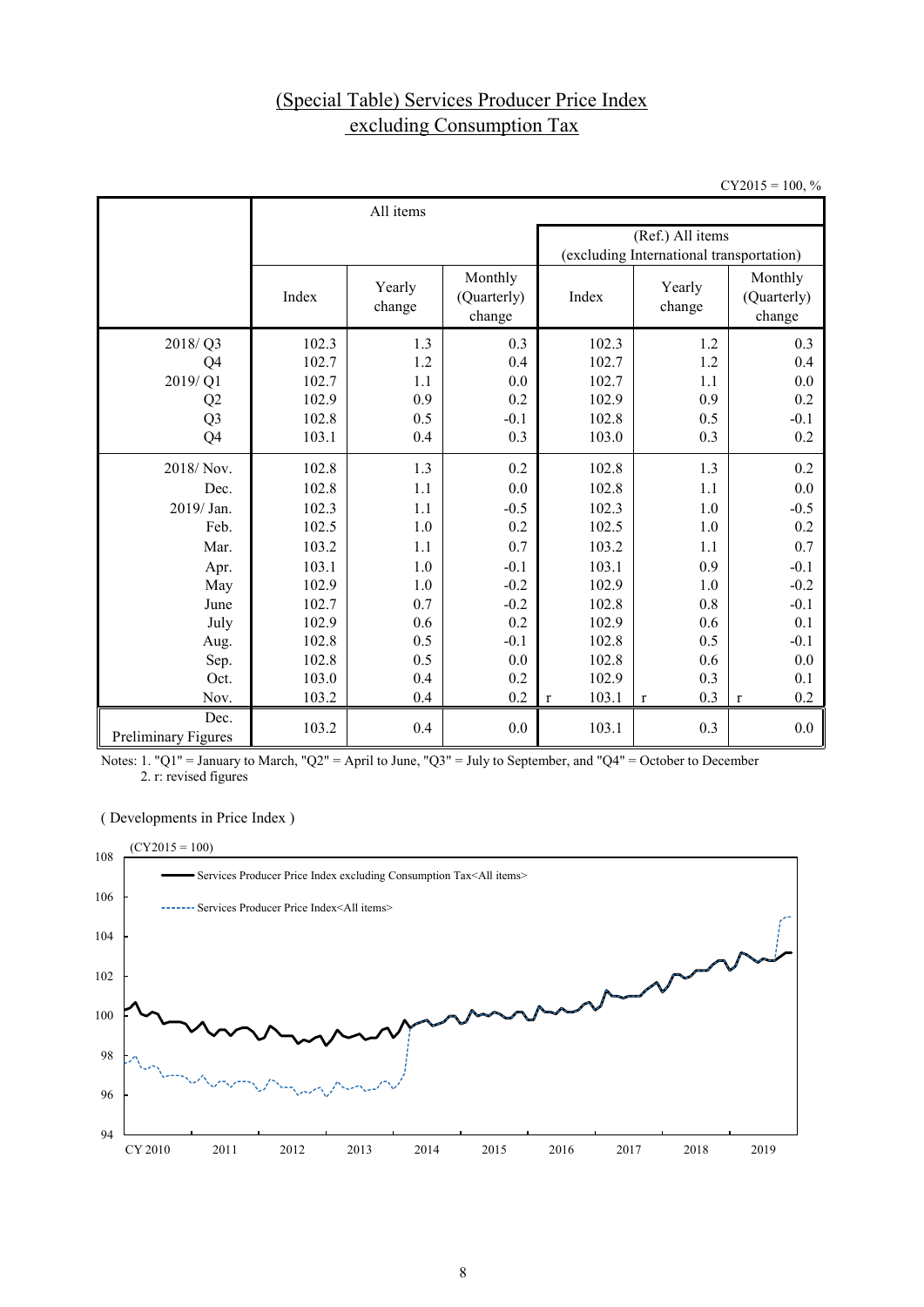(All items and the details contributing to the monthly differences of yearly changes in December)

|           | Monthly<br>difference of       | Yearly change (%) |      |  |
|-----------|--------------------------------|-------------------|------|--|
|           | yearly changes<br>$(\%$ point) | Nov.              | Dec. |  |
| All items | 0.0                            | 0.4               | 0.4  |  |

### $\nabla$ Details contributing to the monthly differences of yearly changes in December

| Major groups $\cdot$ Subgroups |                                                              | Monthly<br>differences of<br>contribution | Yearly change (%) |        | Items                                                       |
|--------------------------------|--------------------------------------------------------------|-------------------------------------------|-------------------|--------|-------------------------------------------------------------|
|                                |                                                              | to yearly changes<br>(%point)             | Nov.              | Dec.   |                                                             |
|                                | $+$ : Transportation and postal activities                   | 0.04                                      | 0.6               | 0.8    |                                                             |
|                                | $+$ : Ocean freight transportation                           | 0.04                                      | $-1.6$            | 42     | Ocean freight transportation (except Ocean<br>tankers)*     |
|                                | $+$ : Information and communications                         | 0.02                                      | $-0.2$            | $-0.1$ |                                                             |
|                                | Information processing and<br>information providing services | 0.01                                      | 0.3               | 0.5    | Entrusted computing services (except Cloud<br>application)  |
|                                | $+$ : Internet based services                                | 0.01                                      | 0.4               |        | 0.7 Web portals                                             |
|                                | $+$ : Finance and insurance                                  | 0.01                                      | 0.3               | 0.5    |                                                             |
|                                | $+$ : Financial services (commission)                        | 0.01                                      | 0.5               |        | 0.7 Commissions from securities services                    |
|                                | $-$ : Advertising services                                   | $-0.03$                                   | $-2.2$            | $-2.9$ |                                                             |
|                                | $-$ : Internet advertising                                   | $-0.05$                                   | $-1.9$            |        | -5.8 Internet advertising                                   |
|                                | $-$ : Magazine advertising                                   | $-0.02$                                   | 6.2               |        | -7.6 Magazine advertising                                   |
|                                | $+$ : Television advertising                                 | 0.03                                      | $-3.9$            |        | -2.5 Television advertising (spot advertising)              |
|                                | $-$ : Other services                                         | $-0.03$                                   | 0.8               | 0.8    |                                                             |
|                                | $-$ : Hotels                                                 | $-0.02$                                   | $-3.1$            |        | -5.5 Hotels                                                 |
|                                | -: Employment services                                       | $-0.01$                                   | 2.8               |        | 1.8 Employment services                                     |
|                                | $-$ : Security services                                      | $-0.01$                                   | 2.9               |        | 2.6 Security services (except Alarm monitoring<br>services) |
|                                | Civil engineering and architectural<br>services              | 0.01                                      | 2.5               | 2.9    | Civil engineering design services, Surface<br>surveying     |

## ▽Contribution of each Major group to the yearly change in December

| Major groups                                                                    | Contribution to<br>yearly change**<br>$(\%$ point) | Subgroups                                                                                                        |
|---------------------------------------------------------------------------------|----------------------------------------------------|------------------------------------------------------------------------------------------------------------------|
| All items                                                                       | 0.4                                                |                                                                                                                  |
| Other services                                                                  | 0.24                                               | Civil engineering and architectural services, Worker dispatching<br>services, Security services                  |
| Transportation and postal activities                                            | 0.13                                               | Road freight transportation, Ocean freight transportation, Railroad<br>passenger transportation                  |
| Real estate services                                                            | 0.12                                               | Office space rental, Real estate agency and management services,<br>Other space rental                           |
| Finance and insurance                                                           | 0.02                                               | Financial services (commission), Property and casualty insurance<br>services                                     |
| Leasing and rental                                                              | $-0.03$                                            | Leasing, Rental                                                                                                  |
| Information and communications                                                  | $-0.03$                                            | Mobile telecommunications services, Access charges, Fixed<br>telecommunications services                         |
| Advertising services<br>$\sim$ $\sim$ $\sim$ $\sim$ $\sim$ $\sim$ $\sim$ $\sim$ | $-0.15$                                            | Internet advertising, Television advertising, Newspaper advertising<br>$\sim$ $\sim$ $\sim$ $\sim$ $\sim$ $\sim$ |

Notes: 1. "Monthly differences of yearly changes" is obtained by subtracting yearly changes of previous month from those of present month.<br>2. \*: "International transportation."<br>3. \*\*: The figure of "All items" is yearly ch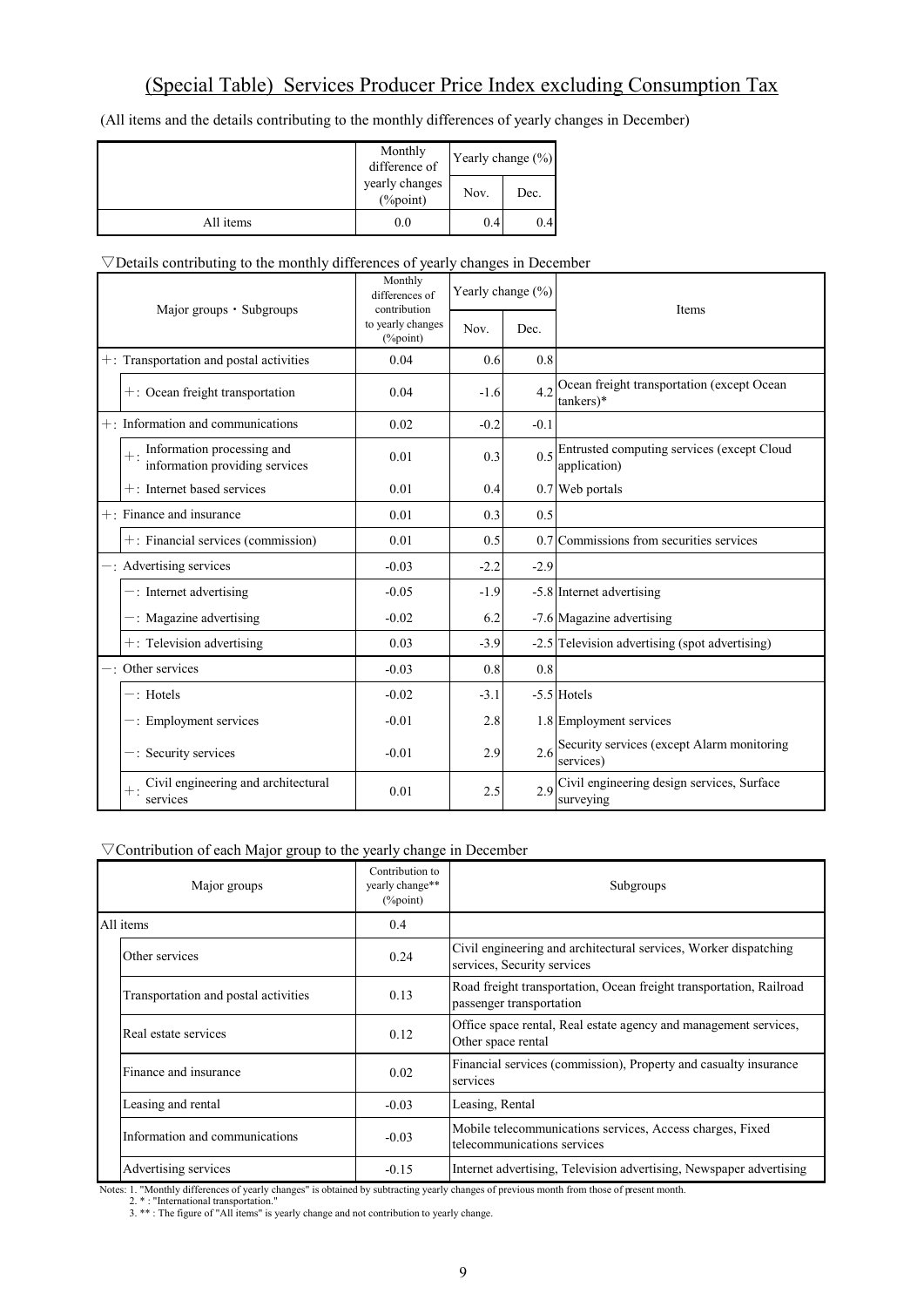## (Special Table) Services Producer Price Index excluding Consumption Tax Indexes of Major Groups (Time-Series Data)

|           |              |                                   |                   |                       |                  |                      |                  |                                         | $CY2015 = 100, %$    |
|-----------|--------------|-----------------------------------|-------------------|-----------------------|------------------|----------------------|------------------|-----------------------------------------|----------------------|
|           |              | All items                         |                   | Finance and insurance |                  | Real estate services |                  | Transportation and postal<br>activities |                      |
|           |              |                                   | Yearly<br>change  |                       | Yearly<br>change |                      | Yearly<br>change |                                         | Yearly<br>change     |
|           | Weight       | 1,000.0                           |                   | 48.3                  |                  | 94.5                 |                  | 158.0                                   |                      |
| <b>CY</b> | 2017         | 101.0                             | 0.7               | 101.1                 | 0.4              | 102.4                | 1.4              | 100.2                                   | $1.4\,$              |
|           | 2018         | 102.2                             | 1.2               | 101.2                 | 0.1              | 103.6                | 1.2              | 102.7                                   | 2.5                  |
|           | 2019         | 102.9                             | 0.7               | 101.4                 | 0.2              | 104.5                | 0.9              | 104.0                                   | 1.3                  |
| <b>FY</b> | 2016         | 100.4                             | 0.3               | 100.8                 | 0.6              | 101.3                | 1.0              | 99.0                                    | $-0.7$               |
|           | 2017         | 101.3                             | 0.9               | 101.1                 | 0.3              | 102.7                | 1.4              | 100.6                                   | 1.6                  |
|           | 2018         | 102.4                             | 1.1               | 101.2                 | 0.1              | 103.8                | 1.1              | 103.2                                   | 2.6                  |
|           | 2018/Nov.    | 102.8                             | 1.3               | 101.4                 | 0.4              | 103.8                | 0.9              | 103.6                                   | 2.8                  |
|           | Dec.         | 102.8                             | 1.1               | 101.3                 | 0.2              | 104.6                | 0.9              | 103.9                                   | 2.3                  |
|           | 2019/Jan.    | 102.3                             | 1.1               | 101.3                 | 0.1              | 103.9                | 0.5              | 103.0                                   | $2.0\,$              |
|           | Feb.         | 102.5                             | 1.0               | 101.3                 | 0.2              | 103.4                | 0.6              | 103.1                                   | 2.2                  |
|           | Mar.         | 103.2                             | 1.1               | 101.2                 | 0.2              | 104.4                | 0.9              | 103.8                                   | 2.2                  |
|           | Apr.         | 103.1                             | 1.0               | 101.2                 | 0.2              | 104.5                | 1.2              | 103.9                                   | 1.9                  |
|           | May          | 102.9                             | $1.0\,$           | 101.2                 | 0.1              | 104.6                | 1.3              | 103.7                                   | $1.3$                |
|           | June         | 102.7                             | 0.7               | 101.2                 | 0.2              | 104.5                | 1.2              | 103.5                                   | 1.1                  |
|           | July         | 102.9                             | 0.6               | 101.3                 | 0.1              | 104.7                | 0.8              | 104.4                                   | $1.0\,$              |
|           | Aug.         | 102.8                             | 0.5               | 101.3                 | 0.1              | 104.5                | 0.4              | 104.9                                   | $\rm 0.8$            |
|           | Sep.         | 102.8                             | 0.5               | 101.3                 | 0.0              | 104.2                | 0.6              | 104.1                                   | $1.0\,$              |
|           | Oct.         | 103.0                             | 0.4               | 101.7                 | 0.3              | 104.3                | 0.7              | 104.7                                   | 0.7                  |
|           | Nov.         | 103.2                             | 0.4               | 101.7                 | 0.3              | 105.2                | 1.3              | 104.2                                   | 0.6                  |
|           | Dec.         | 103.2                             | 0.4               | 101.8                 | 0.5              | 106.0                | 1.3              | 104.7                                   | 0.8                  |
|           |              |                                   |                   |                       |                  |                      |                  |                                         |                      |
|           |              |                                   |                   |                       |                  |                      |                  |                                         |                      |
|           |              | Information and<br>communications |                   | Leasing and rental    |                  | Advertising services |                  | Other services                          |                      |
|           |              |                                   | Yearly            |                       | Yearly           |                      | Yearly           |                                         | Yearly               |
|           |              |                                   | change            |                       | change           |                      | change           |                                         | change               |
|           | Weight       | 228.3                             |                   | 79.2                  |                  | 49.2                 |                  | 342.5                                   |                      |
| <b>CY</b> | 2017         | 100.2                             | 0.1               | 99.1                  | $-0.4$           | 101.9                | 0.9              | 101.9                                   | 1.1                  |
|           | 2018         | 100.9                             | 0.7               | 99.2                  | 0.1              | 102.9                | 1.0              | 103.0                                   | 1.1                  |
|           | 2019         | 100.9                             | 0.0               | 99.2                  | 0.0              | 103.0                | 0.1              | 104.3                                   | $1.3$                |
| <b>FY</b> | 2016         | 100.2                             | 0.3               | 99.4                  | $-0.7$           | 101.5                | 1.5              | 101.0                                   | 0.8                  |
|           | 2017         | 100.3                             | 0.1               | 99.1                  | $-0.3$           | 102.4                | 0.9              | 102.1                                   | $1.1\,$              |
|           | 2018         | 101.0                             | 0.7               | 99.2                  | 0.1              | 103.4                | 1.0              | 103.4                                   | 1.3                  |
|           | 2018/Nov.    | 101.0                             | 0.7               | 99.5                  | 0.4              | 107.6                | 3.0              | 103.7                                   | 1.4                  |
|           | Dec.         | 101.0                             | $0.8\,$           | 99.3                  | 0.2              | 106.4                | 0.1              | 103.6                                   | 1.4                  |
|           | 2019/Jan.    | 100.7                             | 0.3               | 99.2                  | 0.2              | 102.8                | 3.0              | 103.4                                   | 1.5                  |
|           | Feb.         | 100.9                             | 0.3               | 99.5                  | $-0.1$           | 102.4                | $0.5\,$          | 103.8                                   | 1.5                  |
|           | Mar.         | $101.0\,$                         | $0.5\,$           | 99.2                  | 0.2              | 112.3                | 2.1              | 104.1                                   | $1.5\,$              |
|           | Apr.         | 100.9                             | $-0.2$            | 99.4                  | 0.4              | 105.9                | 2.2              | 104.5                                   | $1.4\,$              |
|           | May          | 101.1                             | $0.1\,$           | 99.6                  | 0.5              | 101.5                | $1.8\,$          | 104.5                                   | $1.5\,$              |
|           | June         | 100.9                             | $-0.2$            | 99.2                  | 0.3              | 102.3                | $0.6\,$          | 104.2                                   | $1.1\,$              |
|           | July         | 100.9                             | $-0.2$            | 99.0                  | $-0.2$           | 101.3                | $0.4\,$          | 104.3                                   | $1.1\,$              |
|           | Aug.         | 101.0                             | $-0.3$            | 98.8                  | $-0.3$           | 97.1                 | $-0.1$           | 104.6                                   | $1.3\,$              |
|           | Sep.         | 101.0                             | $-0.2$            | 99.0                  | $0.0\,$          | 100.7                | $-1.1$           | 104.4                                   | $1.2\,$              |
|           | Oct.<br>Nov. | 101.1<br>100.8                    | $0.1\,$<br>$-0.2$ | 99.0<br>99.1          | $-0.5$<br>$-0.4$ | 100.9<br>105.2       | $-3.2$<br>$-2.2$ | 104.5<br>104.5                          | $1.0\,$<br>$\rm 0.8$ |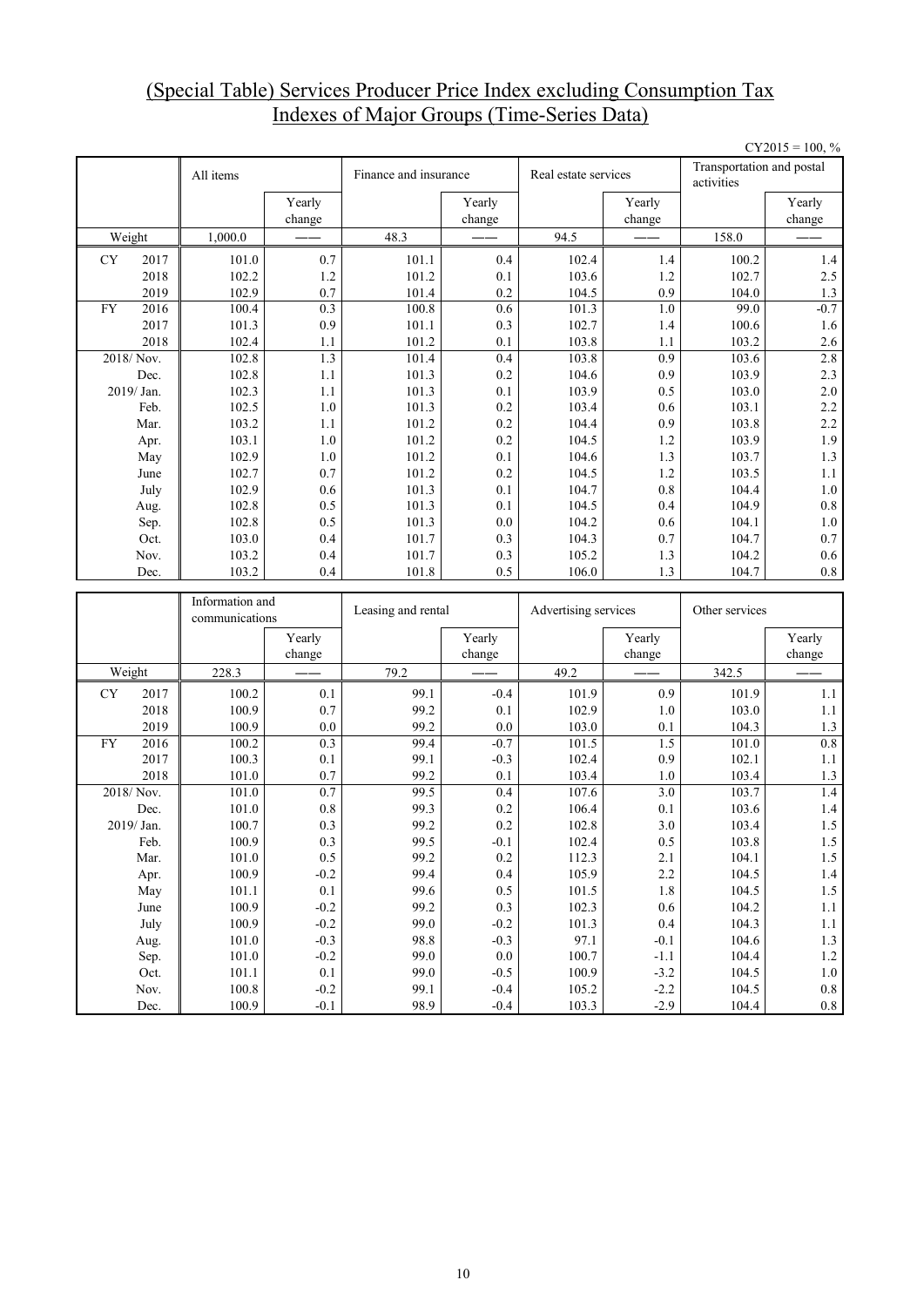# (Special Table) Services Producer Price Index excluding Consumption Tax ( Preliminary Figures for CY2019 )

| (Indexes of Major Groups and Subgroups)                                 |         |       |                  | $CY2015 = 100, \%$ |
|-------------------------------------------------------------------------|---------|-------|------------------|--------------------|
|                                                                         | Weight  | Index | Yearly<br>change | CY2018             |
| All items                                                               | 1,000.0 | 102.9 | 0.7              | 1.2                |
| Finance and insurance                                                   | 48.3    | 101.4 | 0.2              | 0.1                |
| Financial services (commission)                                         | 34.7    | 100.7 | 0.4              | $-0.1$             |
| Property and casualty insurance services                                | 13.6    | 103.0 | $-0.3$           | $0.4\,$            |
| Real estate services                                                    | 94.5    | 104.5 | 0.9              | 1.2                |
| Real estate agency and management services                              | 23.9    | 105.6 | $-0.3$           | 1.9                |
| Office space rental                                                     | 26.5    | 108.9 | 2.8              | 1.7                |
| Other space rental                                                      | 44.1    | 101.3 | 0.3              | $0.4\,$            |
| Transportation and postal activities                                    | 158.0   | 104.0 | 1.3              | 2.5                |
| Railroad passenger transportation                                       | 19.8    | 100.1 | 0.2              | $-0.1$             |
| Road passenger transportation                                           | 9.7     | 102.2 | 0.2              | 0.3                |
| Water passenger transportation                                          | 0.3     | 100.0 | 1.3              | 1.0                |
| International air passenger transportation                              | 1.2     | 112.0 | 3.1              | 7.5                |
| Domestic air passenger transportation                                   | 6.0     | 101.8 | 0.8              | 0.1                |
| Railroad freight transportation                                         | 0.9     | 105.6 | 5.4              | 0.3                |
| Road freight transportation                                             | 55.0    | 108.0 | 2.8              | 4.0                |
| Ocean freight transportation                                            | 7.6     | 103.0 | 1.8              | 12.6               |
| Coastal and inland water freight transportation                         | 5.0     | 103.3 | 1.1              | 6.1                |
| Marine cargo handling                                                   | 7.4     | 100.4 | 0.3              | 0.1                |
| International air freight transportation                                | 1.0     | 82.1  | $-11.2$          | 12.7               |
| Domestic air freight transportation                                     | 0.4     | 99.9  | $-1.1$           | 0.9                |
| Warehousing and storage                                                 | 13.0    | 99.9  | 0.0              | 0.1                |
| Packing for freight                                                     | 6.3     | 101.0 | 0.6              | 0.2                |
| Toll roads                                                              | 10.6    | 101.9 | 0.3              | $-0.1$             |
| Services relating to water transport                                    | 0.4     | 100.5 | 0.0              | 0.1                |
| Airport & air traffic control and services<br>relating to air transport | 3.9     | 103.5 | 1.1              | 1.8                |
| Postal services and mail delivery                                       | 9.5     | 107.5 | 0.3              | 2.4                |
| Information and communications                                          | 228.3   | 100.9 | 0.0              | 0.7                |
| Fixed telecommunications services                                       | 24.1    | 99.9  | $-0.1$           | 0.0                |
| Mobile telecommunications services                                      | 16.5    | 92.6  | $-4.9$           | $-0.4$             |
| Access charges                                                          | 16.2    | 95.8  | $-1.2$           | 2.1                |
| <b>Broadcasting services</b>                                            | 2.5     | 99.4  | $-0.5$           | $-0.1$             |
| Software development                                                    | 75.0    | 104.4 | 0.6              | 1.3                |
| Information processing and information<br>providing services            | 54.1    | 100.1 | 0.2              | 0.2                |
| Internet based services                                                 | 19.6    | 102.1 | 1.6              | 0.8                |
| Video picture information production                                    | 8.0     | 98.8  | $-0.4$           | $-0.5$             |
| Newspapers                                                              | 4.5     | 102.8 | 1.6              | 1.1                |
| Publishing                                                              | 7.8     | 103.6 | 0.9              | 0.6 <sub>1</sub>   |

( Continued on the following page )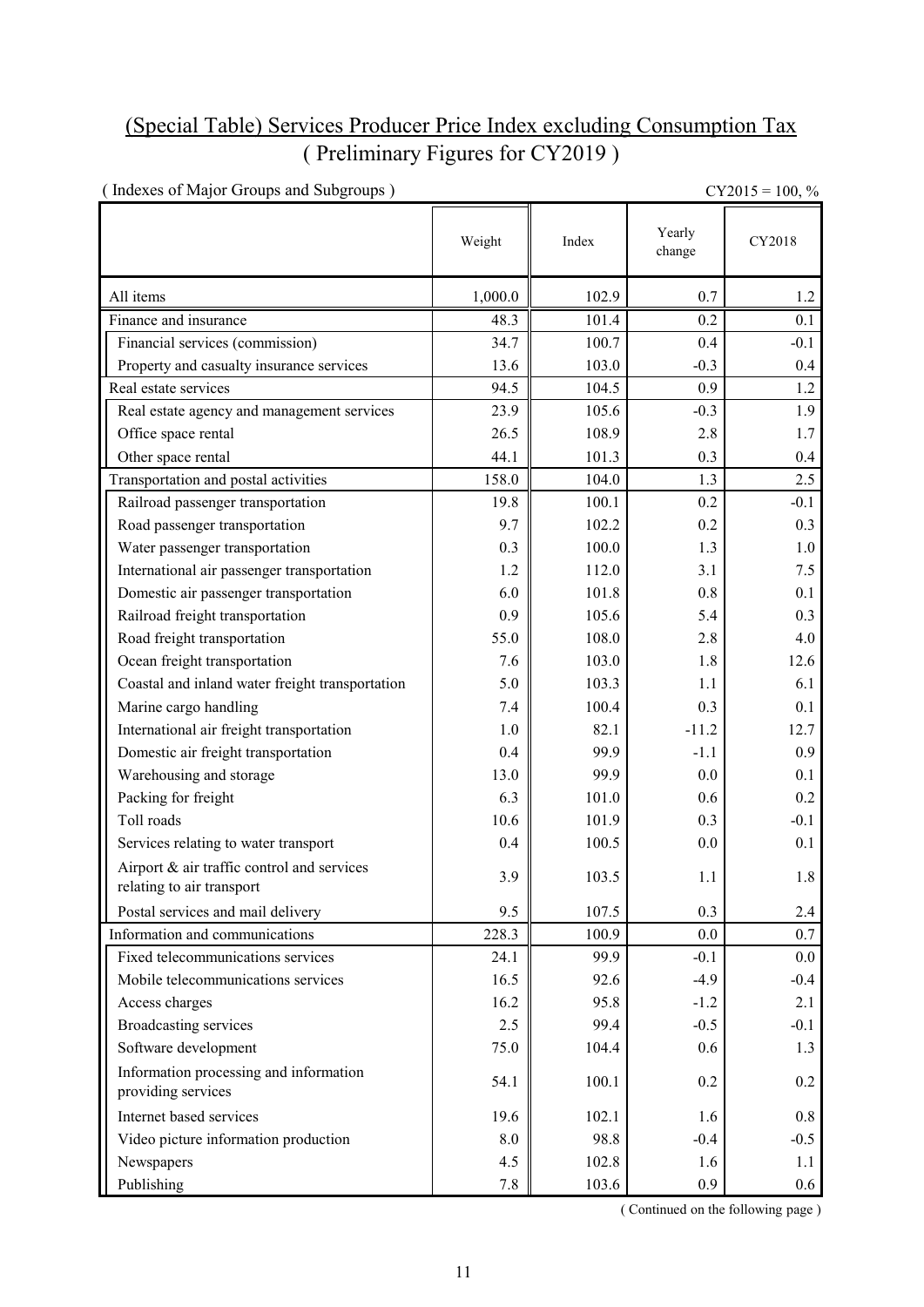| (Indexes of Major Groups and Subgroups) |  |  |  |
|-----------------------------------------|--|--|--|
|                                         |  |  |  |

 $CY2015 = 100, \%$ 

|                                                                                      | Weight | Index | Yearly<br>change | CY2018 |
|--------------------------------------------------------------------------------------|--------|-------|------------------|--------|
| Leasing and rental                                                                   | 79.2   | 99.2  | 0.0              | 0.1    |
| Leasing                                                                              | 54.3   | 99.2  | 0.2              | 0.0    |
| Rental                                                                               | 24.9   | 99.1  | $-0.5$           | 0.3    |
| Advertising services                                                                 | 49.2   | 103.0 | 0.1              | 1.0    |
| Television advertising                                                               | 19.2   | 98.8  | $-2.5$           | $-1.7$ |
| Newspaper advertising                                                                | 4.1    | 100.1 | 0.8              | 3.2    |
| Magazine advertising                                                                 | 1.3    | 93.9  | $-3.2$           | 0.9    |
| Leaflet advertising                                                                  | 4.1    | 101.6 | 0.2              | 0.8    |
| Internet advertising                                                                 | 10.9   | 111.4 | 3.3              | 5.4    |
| Other advertising services                                                           | 9.6    | 104.8 | 1.2              | 0.4    |
| Other services                                                                       | 342.5  | 104.3 | 1.3              | 1.1    |
| Sewage disposal                                                                      | 9.0    | 100.0 | 0.0              | 0.0    |
| Waste disposal                                                                       | 17.9   | 103.8 | 1.2              | 0.6    |
| Motor vehicle repair and maintenance                                                 | 23.3   | 100.7 | 0.1              | 0.2    |
| Machinery repair and maintenance                                                     | 42.9   | 101.8 | 0.6              | 0.2    |
| Legal and accounting services                                                        | 38.1   | 98.1  | $-0.4$           | $-0.9$ |
| Other professional services                                                          | 3.3    | 102.4 | 0.0              | $-0.3$ |
| Civil engineering and architectural services                                         | 29.8   | 114.6 | 3.0              | 3.5    |
| Commodity inspection, non-destructive testing<br>and surveyor certification services | 6.6    | 101.9 | 0.7              | 0.5    |
| Other technical services                                                             | 19.8   | 101.4 | 0.7              | 0.8    |
| <b>Employment services</b>                                                           | 5.6    | 107.6 | 2.2              | 1.9    |
| Worker dispatching services                                                          | 41.1   | 108.7 | 2.5              | 2.8    |
| Training and development services                                                    | 4.2    | 101.5 | 0.7              | 0.1    |
| Health and hygiene                                                                   | 6.9    | 102.0 | 1.7              | 0.0    |
| Building maintenance                                                                 | 49.0   | 102.7 | 1.1              | 1.5    |
| Security services                                                                    | 16.9   | 113.2 | 3.5              | 3.7    |
| Call centers                                                                         | 4.0    | 103.3 | 1.4              | 0.2    |
| Hotels                                                                               | 10.0   | 107.4 | $-0.7$           | 0.7    |
| Meal supply services                                                                 | 6.2    | 102.2 | 0.3              | 0.5    |
| Laundry services                                                                     | 7.9    | 101.4 | 0.7              | 0.3    |

| (References)<br>$CY2015 = 100, %$                                                |        |       |                  |        |  |
|----------------------------------------------------------------------------------|--------|-------|------------------|--------|--|
|                                                                                  | Weight | Index | Yearly<br>change | CY2018 |  |
| All items (excluding International transportation)                               | 989.5  | 102.9 | 0.7              |        |  |
| Transportation and postal activities<br>(excluding International transportation) | 147.5  | 104.1 | 1.3              | 1.9    |  |
| International transportation                                                     | 10.5   | 102.1 | 0.6              |        |  |